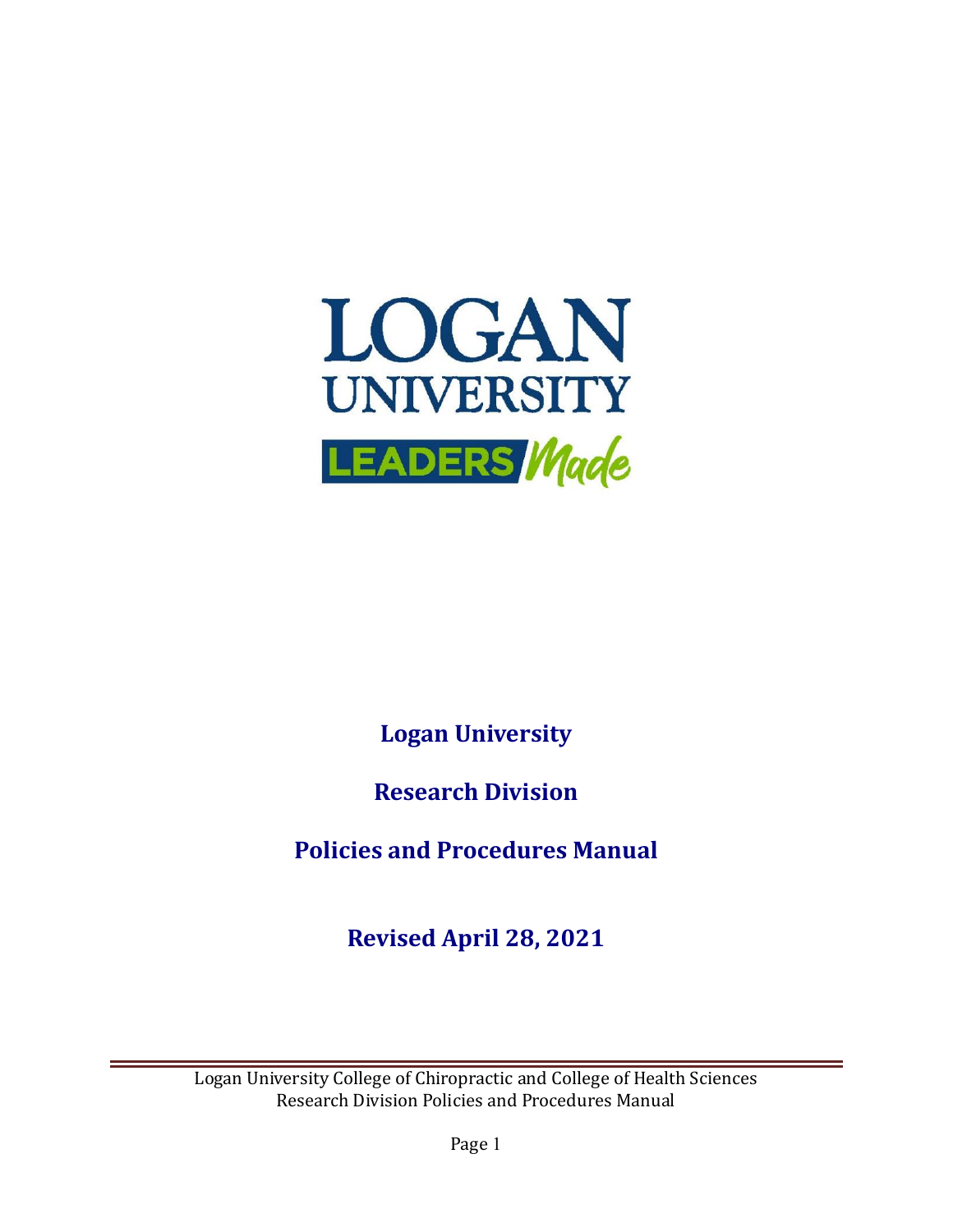# **TABLE OF CONTENTS**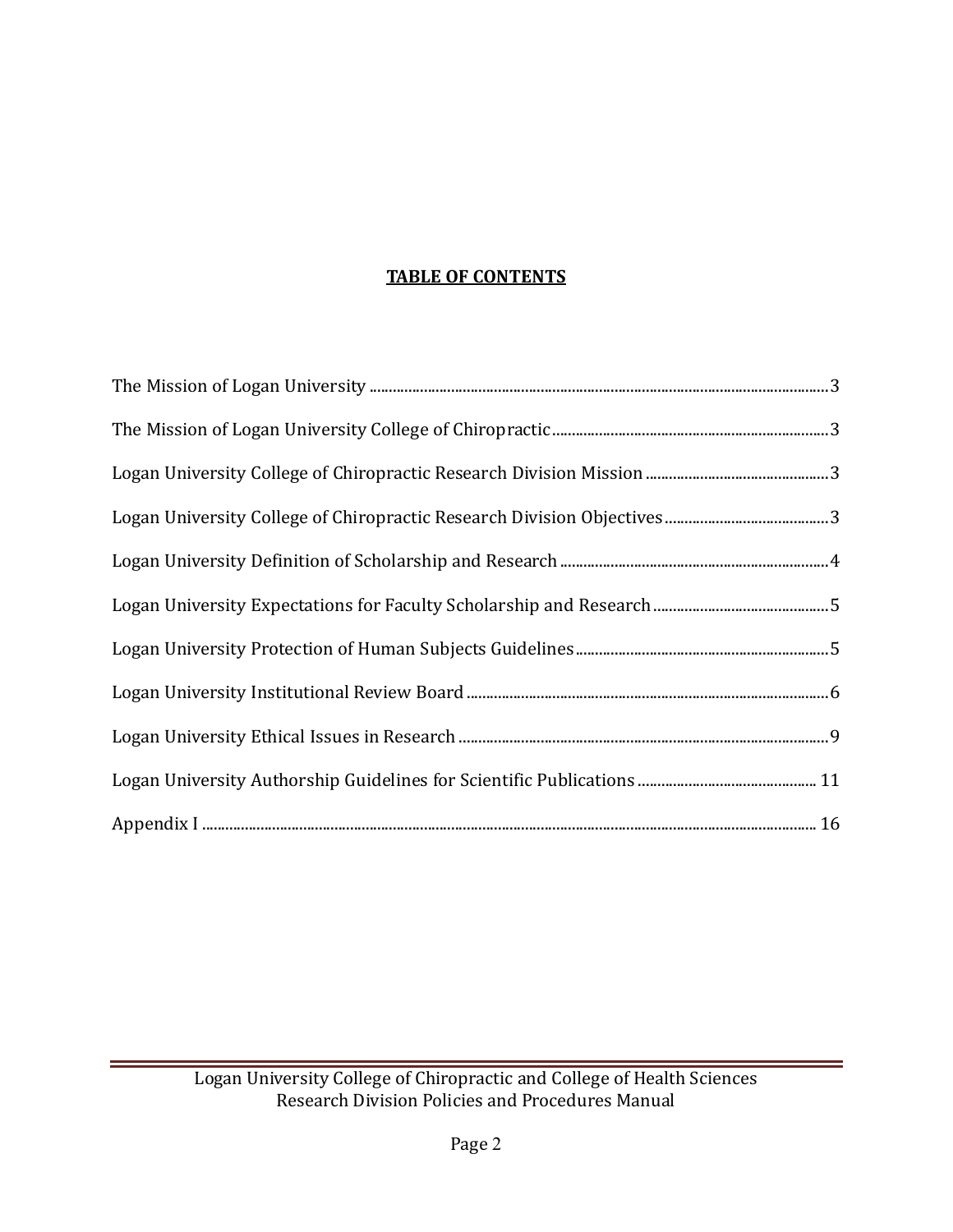# *The Mission of Logan University*

Logan University is a diverse and engaging community committed to excellence in health sciences, education and service, guided by integrity, commitment and passion.

# *The Mission of Logan University College of Chiropractic*

Logan University College of Chiropractic prepares students to become doctors of chiropractic who are superbly educated and clinically competent practicing portal of entry chiropractic physicians. This mission is accomplished through our dedicated faculty recognized for student-centered excellence; comprehensive science-driven knowledge-based and information-facilitated curriculum; enhanced by community and public service. The institution is committed to the conduct of research and other scholarly activities.

#### *Logan University College of Chiropractic Research Division Mission*

To conduct rigorous clinical research that supports public health care by:

- Investigating the applications and outcomes of chiropractic care in diverse populations.
- Promoting community wellness and quality of life.
- Developing research partnerships through collaboration and practice-based research networks.

# *Logan University College of Chiropractic Research Division Objectives*

- a. To design, conduct, present, and publish studies that are compliant with all current applicable federal and state regulations and ethical principles governing the conduct of research.
- b. To design, conduct, present, and publish studies that investigate the efficacy, safety and/or cost effectiveness of chiropractic interventions on musculoskeletal conditions in diverse populations.
- c. To design, conduct, present, and publish studies that investigate applications of chiropractic care that promote public health and wellness through treatment and prevention of diverse conditions.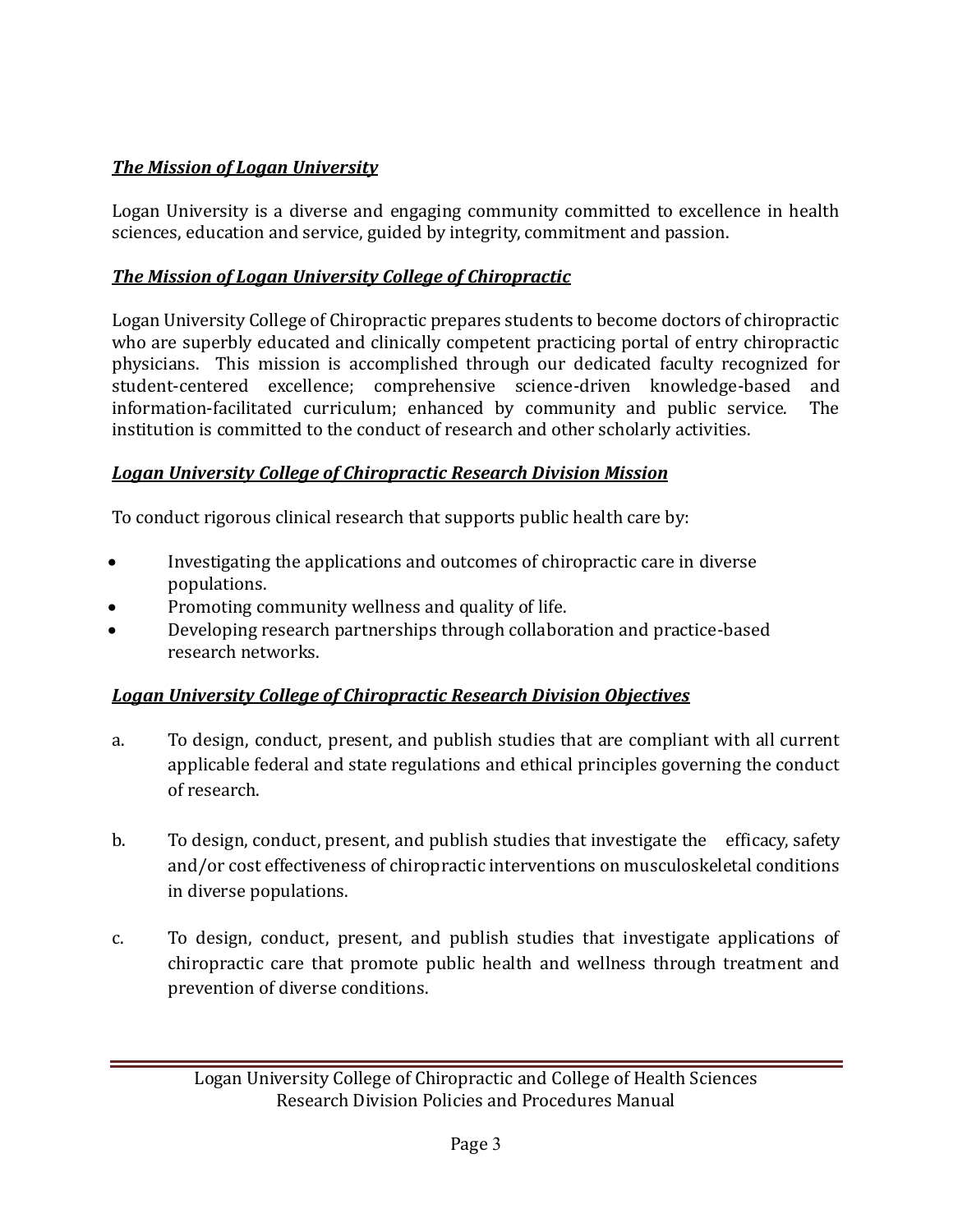- d. To design, conduct, present, and publish studies that investigate the reliability and/or validity of chiropractic diagnostic methods and measures.
- e. To design, conduct, present, and publish studies that investigate opinions, attitudes, attributes and behaviors related to chiropractic education.
- f. To design, conduct, present, and publish studies that develop computer models of spinal biomechanics.
- g. To seek, develop and maintain intra and interdisciplinary collaboration for studies in any of the above areas.
- h. To seek external funding through federal and state agencies, public and private foundations and corporate sponsors.
- i. To promote and support the development of an information literate academic culture on campus for students, faculty and administration.
- j. To serve as mentors/consultants for faculty who wish to engage in scholarship.
- k. To support all Logan University institutional programs.

# *Logan University Definition of Scholarship and Research*

- 1. Scholarship and research are defined at Logan University in a traditional Boyer model of Discovery, Integration, Application and Teaching:
- 2. Scholarship is creative intellectual work that is validated by peers and communicated within the scientific community. Scholarship includes outcomes, insights, creations, and products arising from activities and creative processes that utilize the methods of inquiry and accumulated knowledge.
- 3. Scholarship, whether in the domain of discovery, application, integration or teaching, must meet six standards: clear goals, adequate preparation, appropriate methods, significant results, effective presentation, and reflective critique.
- 4. Research consists of creating of new knowledge (discovery) in an empirical/ scientific paradigm. Examples of research include designing, conducting, presenting and/or publishing experimental, quasi-experimental and non-experimental studies.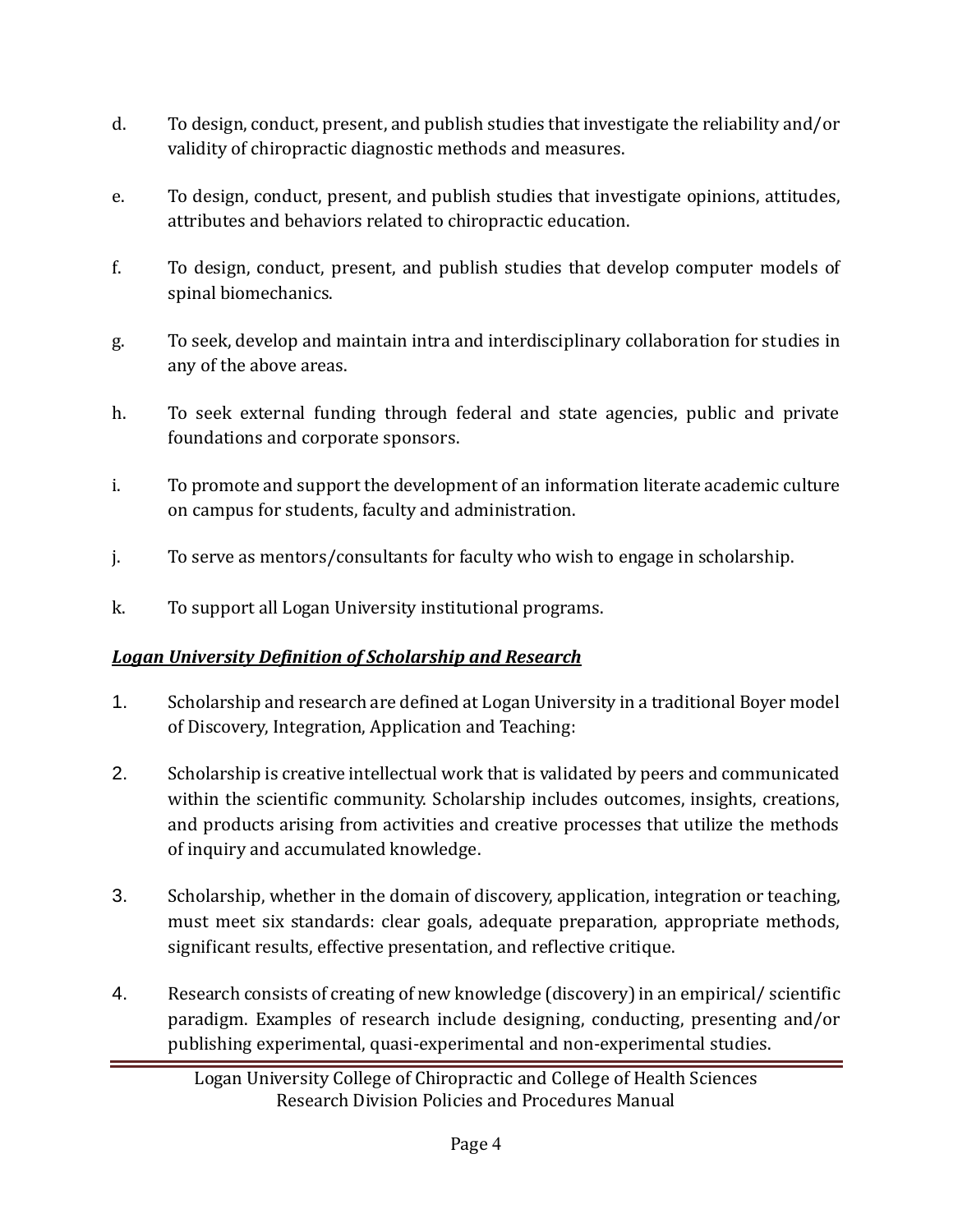5. Scholarship in non-research applications consists of Integration, Application, and Teaching utilizing existing knowledge. Examples of non-research scholarship include publication of texts, book chapters or editorials, teaching/learning in classroom or on-line courses, service as an officer in scholarly societies, peer reviewer activities, invited speaker/panelist, policy development panelist, or attainment of advanced degrees, certifications, and achieving diplomate status.

# *Logan University Expectations for Faculty Scholarship and Research*

#### *Academic/Scholarly Activity or Productivity is one of many criteria considered to qualify for promotion in academic rank*

Logan University encourages and supports scholarship through the Research Division. Scholarship at Logan University is coordinated through the Research Division. The purpose of the Research Division is to directly support the mission of Logan University. This is achieved by sponsoring and coordinating all scholarship and research activities that are conducted or supervised by Logan employees and students.

#### Animal Research

The Animal Welfare Act as stated below governs all animal research conducted in the United States, however, Logan University does not conduct any animal research.

"Any project using animal subjects must comply with the federal standards specified in the Animal Welfare Act (Public Law 89-544, 1966, as amended, (Public Law 91-469 and Public Law 94-279) 7 U.S.C. section 2131 et seq. Implementing regulations are published in the Code of Federal Regulations (CFR), Title 9, Subchapter A. Part 1, 2, 3, and 4, and are administered by the U.S. Department of Agriculture)."

#### *Logan University Protection of Human Subjects Guidelines*

Proposed research projects or experiments involving human subjects that will be conducted on the property of Logan University, or that will utilize Logan University personnel, facilities, resources, or involves Logan University through collaboration with other institutions, are first submitted to the Dean of Research for assistance with conceptual, methodological, and ethical details as well as proper formatting prior to submitting a formal proposal to the Chairman of the Institutional Review Board (IRB) for review. All projects must receive approval by the IRB prior to initiation of the proposed research project.

Any faculty member, clinic personnel, administrator, or student who initiates a research project involving human subjects without prior written approval from the IRB, or who

Logan University College of Chiropractic and College of Health Sciences Research Division Policies and Procedures Manual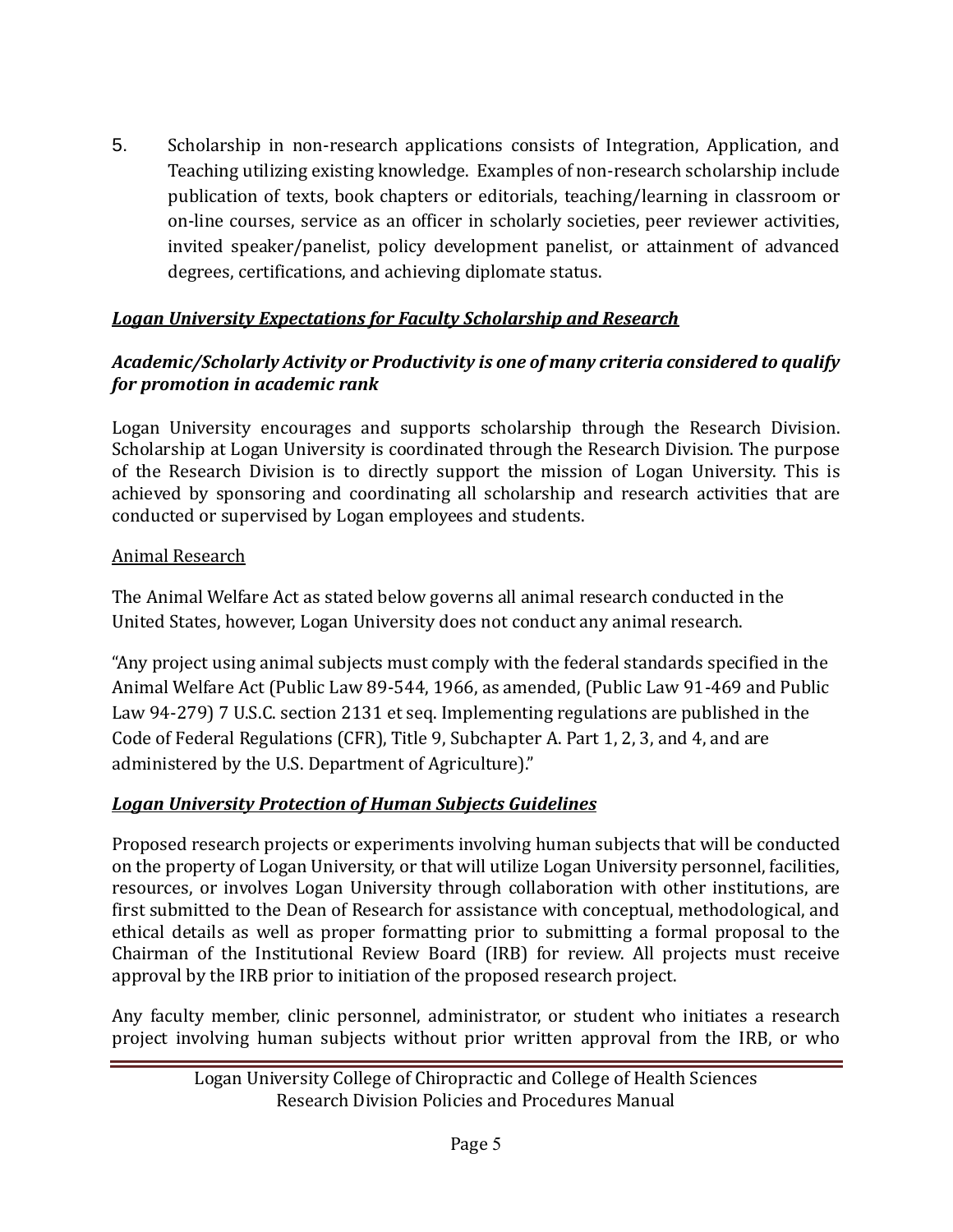proceeds with such research after the rejection or suspension of the project for any reason by the IRB, will be subject to disciplinary action. This includes, but is not limited to, immediate dismissal from school or termination of contract, loss of clinic privileges, suspension, or fines.

If any individual is in doubt as to whether his/her project comes within the purview of the IRB, the Dean of Research provides overview assistance prior to submission to the IRB. The Chairman of the IRB will make the final determination whether the project is subject to review by the IRB. No project may be started until the researcher or advisor receives written notification of IRB approval. It will not be a defense to violation of this University policy regarding the review of all research projects that the individual did not know of the policy, or believed that it did not apply to his or her project.

Once an IRB approved research project is initiated, it is the responsibility of the Principal Investigator (PI) to assure and monitor compliance with all research policies and procedures of Logan University. The Dean of Research and/or the IRB Chairman may inspect and/or investigate any aspect of a research project's conduct with or without prior notice.

# *Logan University Institutional Review Board (IRB)*

# **Function of the IRB**

The function of the IRB is to ensure that research involving human subjects is planned and carried out in accord with ethical guidelines and federal regulations as set forth in the Code of Federal Regulations 45 CFR 46, the National Research Act, Public Law 93-348, the Declarations of Helsinki and the Neurenberg Code. Accordingly, the IRB shall review and approve (or not approve) any project or experiment involving human subjects that is conducted by Logan University faculty, students, staff, clinic personnel or administrators, or which utilizes university resources, facilities, or equipment, or is conducted at other locations through collaboration with other institutions.

# **The written application for IRB** *must* **include the following:**

- 1. The name(s) of the principal investigator and co-investigators.
- 2. A description of the project and/or experiment in sufficient detail to permit a reasonable understanding of the nature, purpose, scope, and risks of the project.
- 3. A description of the human subjects to be involved.
- 4. A description of any potential risks known to exist with respect to the project.
- 5. A detailed description of the safety precautions that are planned to deal with each of the identified risks.
- 6. A description of any University facilities or equipment to be used or involved in the project.
- 7. A description of any equipment or facilities not belonging to the University that will be used in the project.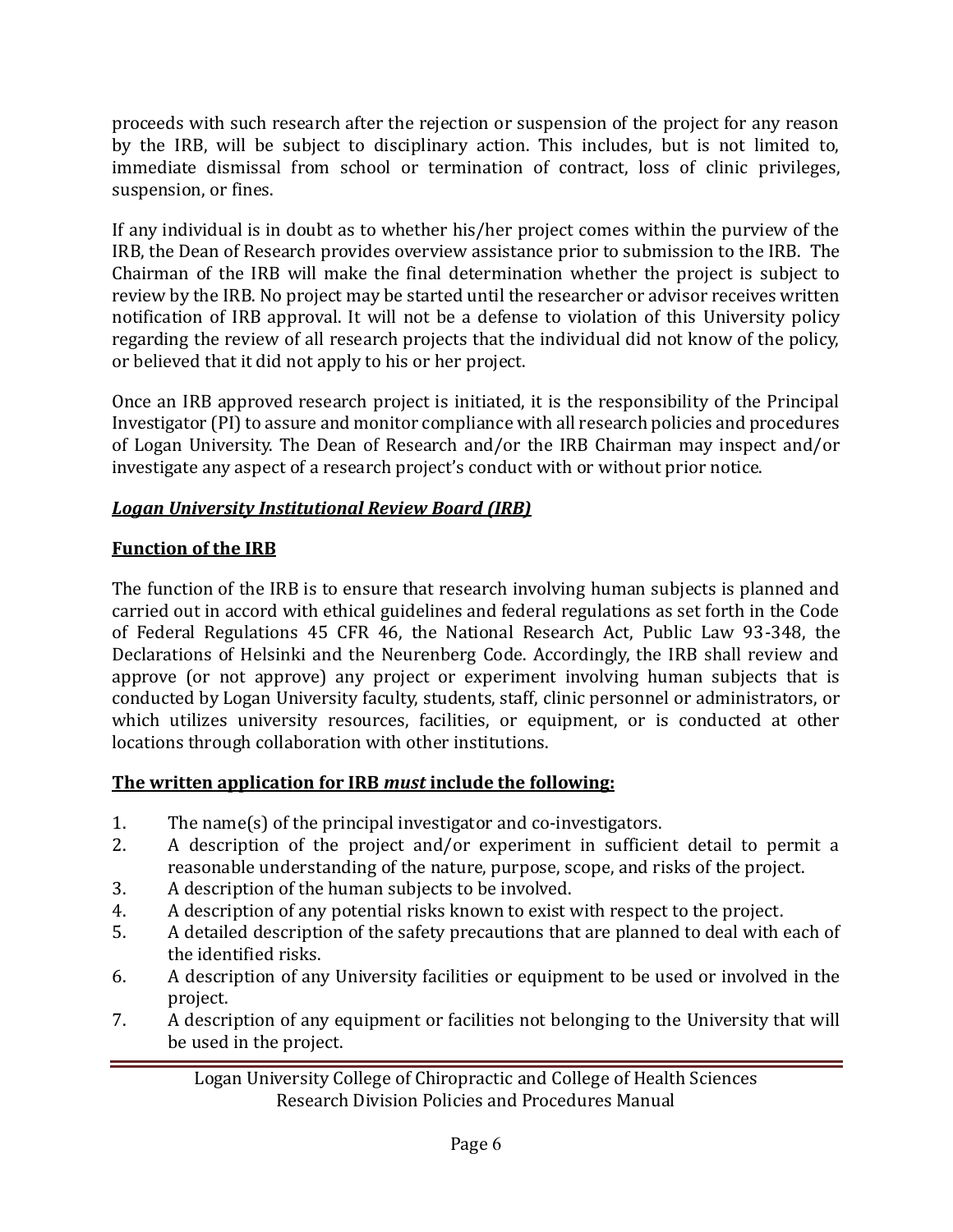- 8. A description of any emergency medical equipment or facilities necessary or appropriate to the project, such as oxygen, stretcher, neck brace, etc.
- 9. A list of non-University personnel to be involved as researchers or assistants in the project such as pathologist, nurse, engineer, etc.
- 10. Date of intended initiation of the project.
- 11. Estimated time necessary to complete the project.
- 12. Description of the source of any external funding.
- 13. Estimate of total cost of the project and proposed budget.
- 14. A copy of the subject Informed Consent document.

# *IRB Membership and Terms*

IRB members will be appointed by the President of Logan. The Logan IRB shall consist of a minimum of five (5) members, both men and women of varying backgrounds, experience, and professions. At least one member shall not be employed by or affiliated with Logan University or be part of the immediate family of a person affiliated with Logan University; at least one member's primary concerns shall be in scientific areas; at least one member's primary concerns shall be in non-scientific areas. No IRB member shall participate in the IRB's initial or continuing reviews of any project in which that member has a conflicting interest, except to provide information requested by the IRB. The IRB may, at its discretion, invite individuals with competence in special areas to assist in review of issues or protected groups (children, prisoners, pregnant women, handicapped or mentally disabled persons) beyond or in addition to that available among the regular IRB members. These invited individuals may not vote. Full review IRB meetings shall consist of a quorum of five (5) members. Expedited review IRB meetings shall consist of three (3) members. A quorum is required when any vote is necessary for project approval. Approval or non-approval will be decided by majority vote. Some exceptions may be granted in the case of expedited reviews.

# *Functions of the IRB Chairperson:*

- Preside over IRB meetings;
- Direct and implement the procedures of the IRB
- Initiate appropriate amendments to IRB procedures
- Determine when projects are completed or review requests for extension
- Investigate or inspect any aspect of research projects with or without prior notice as deemed appropriate
- Perform duties as the Board deems necessary to the purposes of the IRB
- Record and report all proceedings of the IRB to the President

# *IRB members:*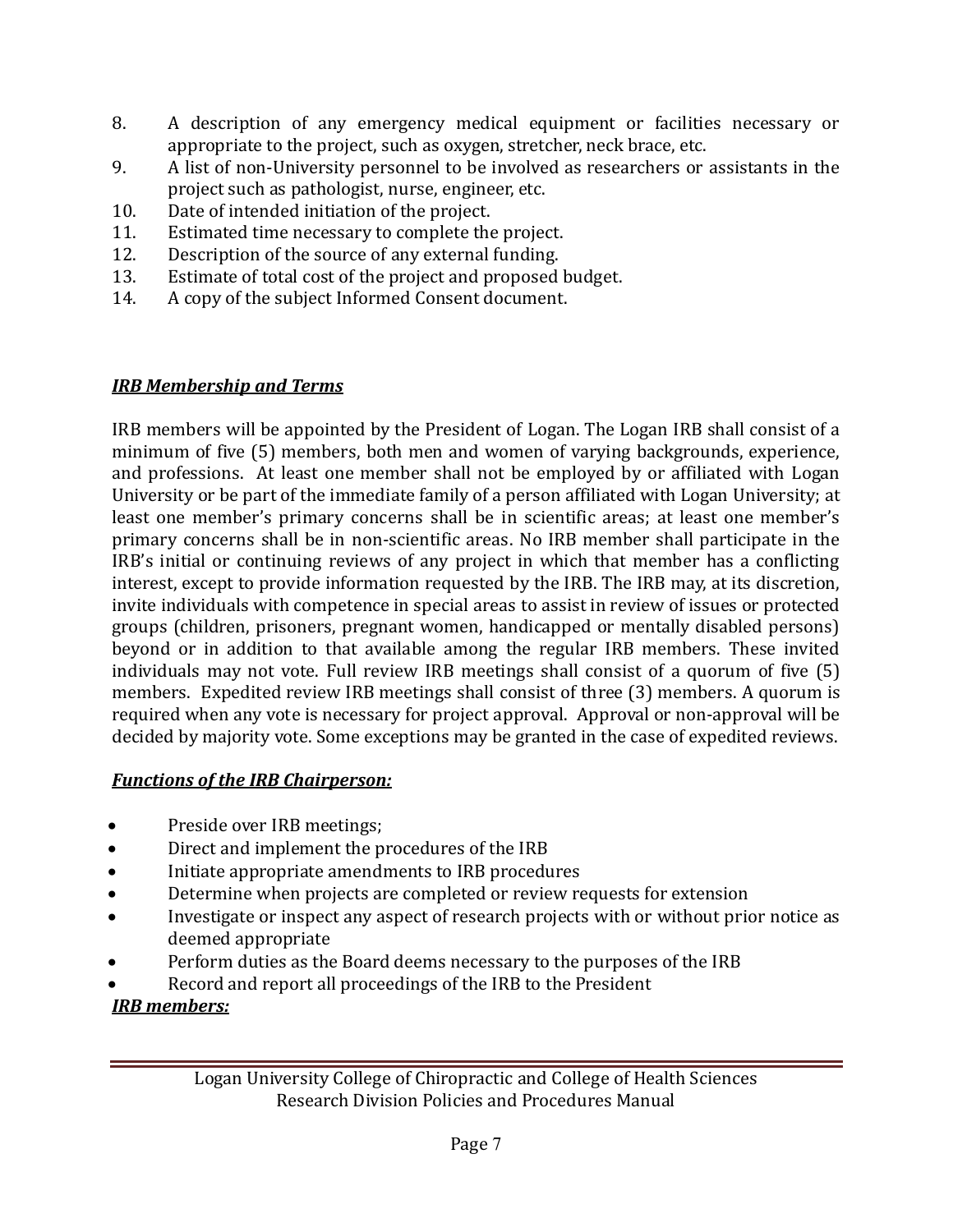- Shall perform duties as directed by the Chairman
- Shall not receive compensation for services rendered as members. Out-of-pocket expenses evidenced by written receipt, shall be reimbursed.

#### **Logan University IRB Members 2019 – 2023**

| Logan University<br><b>Institutional Review Board (IRB) Committee Members</b> |                                                           |                                    |        |                                       |  |  |
|-------------------------------------------------------------------------------|-----------------------------------------------------------|------------------------------------|--------|---------------------------------------|--|--|
| <b>IRB Member</b>                                                             | <b>Title</b>                                              | <b>Affiliated</b><br>with<br>Logan | Gender | <b>Current Term Dates</b>             |  |  |
| Norman W. Kettner, DC,<br>DACBR, FICC, DCBCN                                  | Chair                                                     | Yes                                | Male   | November 8, 2019 -<br>open ended      |  |  |
| Jeffrey Kamper, DC,<br>DCBCN, MHPE                                            | Co-Chair                                                  | Yes                                | Male   | November 8, 2019 -<br>August 31, 2023 |  |  |
| Meadow Campbell, PhD                                                          | Scientific<br>Member                                      | Yes                                | Female | November 8, 2019 -<br>August 31, 2023 |  |  |
| Daniel Haun, DC, DACBR                                                        | Alternate<br>Member                                       | Yes                                | Male   | November 8, 2019 -<br>August 31, 2023 |  |  |
| Kimberly O'Reilly, DHEd,<br><b>MSW</b>                                        | Scientific and<br>Vulnerable<br>Populations<br>Member     | Yes                                | Female | November 8, 2019 -<br>August 31, 2021 |  |  |
| Peter Ruger, JD<br>(Attorney at Law)                                          | Non-Affiliate and<br>Non-Scientific<br>Member             | N <sub>o</sub>                     | Male   | November 8, 2019 -<br>August 31, 2023 |  |  |
| Jennifer Starks, MS                                                           | Non-Scientific and<br>Vulnerable<br>Populations<br>Member | Yes                                | Female | January 1, 2020 -<br>August 31, 2023  |  |  |
| John Gutweiler, PhD                                                           | Past Chair                                                | Yes                                | Male   | November 8, 2019 -<br>August 31, 2020 |  |  |
| Erica Collier<br><b>Administrative Assistant</b><br>to Dr. Kettner            | Secretary to IRB                                          | Yes                                | Female | November 8, 2019 -                    |  |  |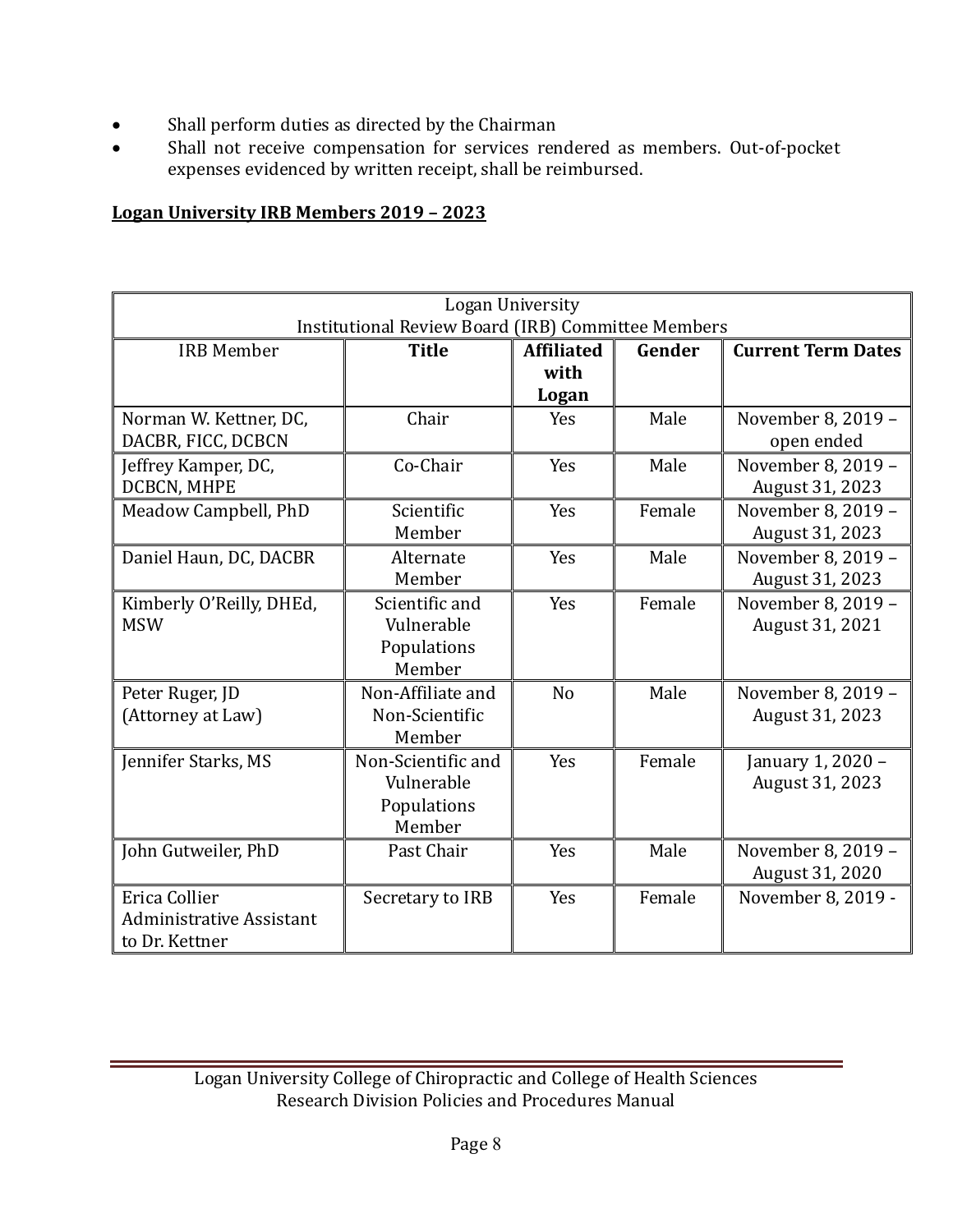

# *Logan University Ethical Issues in Research*

# **Policy on Research Misconduct**

Logan University maintains and enforces the ethical principles and practices governing the conduct of research as defined by the Misconduct Office of Science and Technology Policy. Federal Policy on Research Misconduct, *Federal Register* 2000; December 6,65(235):76260- 4 including all the items required by the Department of Health and Human Services (HHS), Public Health Service (PHS) and/or the Assurance on Research Misconduct. These ethical principles and practices are designed to ensure the safety and protection of human subjects as well as the accuracy and integrity of the new knowledge yielded by research projects.

The Principal Investigator (PI) of a research project holds primary responsibility for ensuring the integrity of all project data and reporting of results. The PI is responsible for the proper conduct of all procedures related to the project, whether or not they are directly performed by him or her. All other investigators serving in any capacity in the project, including co-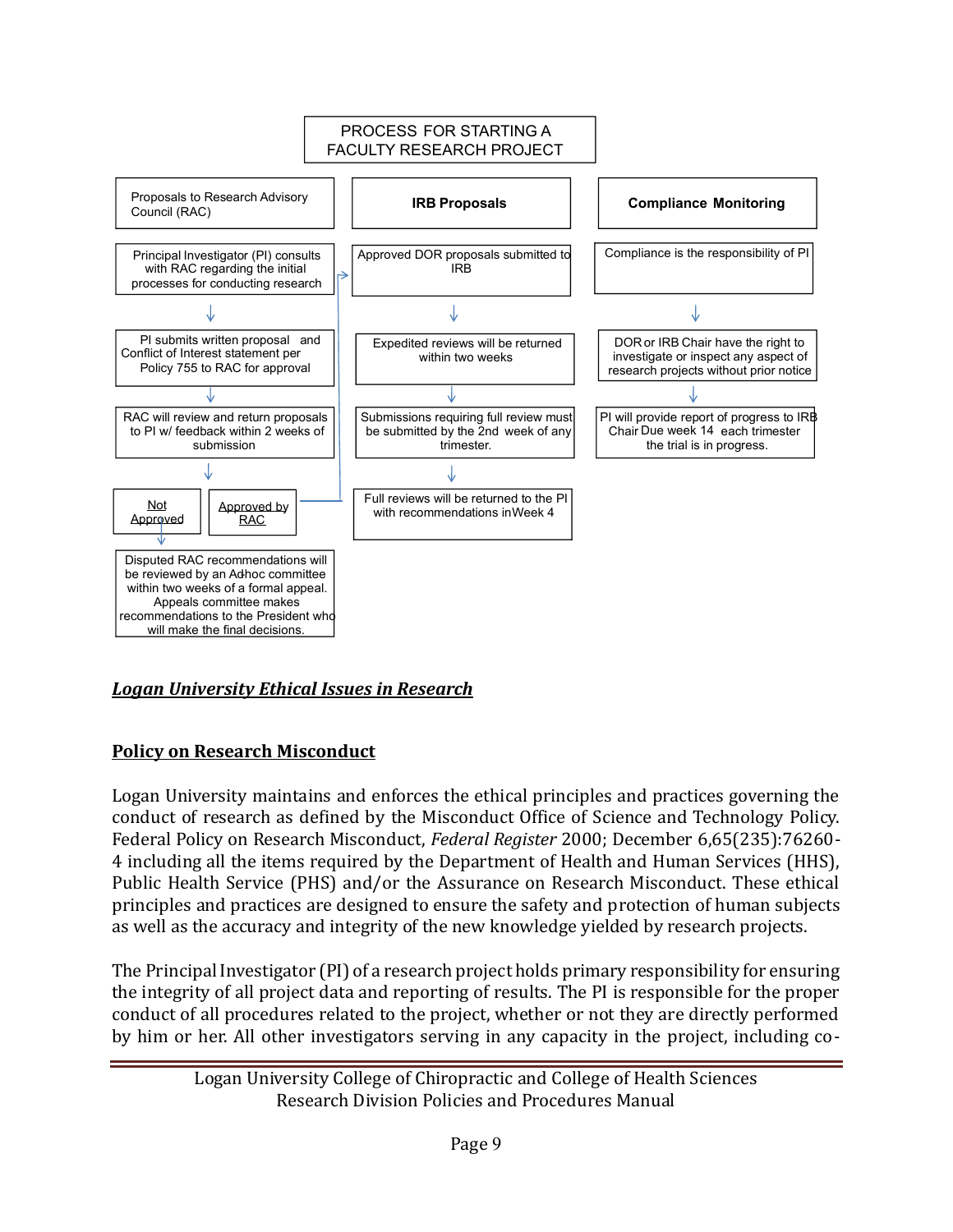authors who participate in reporting results in conference presentations and/or publications, are also responsible for the integrity of the data. The Dean of Research will take responsibility for communicating this policy and its importance to all University personnel involved in research projects in any capacity.

To ensure against any allegation of research misconduct related to fabrication or falsification of data, all original data must be secured, preserved and available for review should such allegation occur. Explicit and detailed procedures for data collection, storage, retrieval, and analysis must be on record. All investigators on the study are responsible for maintaining records of all procedures and data. These records must be kept in sufficient detail to permit verification by the sponsoring agency or an investigative committee of the University. All records must be retained for a minimum of five years.

This policy applies to all research activities conducted in association with Logan University, both externally and internally funded. It applies to any individual affiliated with the University who is conducting research associated with the University, including research personnel, faculty, adjunct faculty, students and consultants, whether paid or unpaid as well as collaborators at other institutions.

# **Investigation of Allegations of Research Misconduct**

All persons involved in research activities on or off campus are required to abide by Logan University's policies and procedures with respect to professional conduct. All records of allegations of research misconduct, and any subsequent inquiries and investigations, will be maintained in a secure file in the Dean of Research's office for a minimum of three years. **1. Inquiry**

Allegations of possible research misconduct should be reported to the Dean of Research, who will consult with the Vice President for Academic Affairs on whether a formal inquiry is warranted. This determination is based on whether the allegation falls within the definition of "research misconduct," and is sufficiently credible and specific to allow identification of evidence.

To pursue an inquiry, the Dean of Research will name a panel of three faculty and will secure the relevant records. He/she will also provide the individual involved in the allegation, the Principal Investigator of the project involved and the Chair of the IRB with a copy of the allegation.

Each inquiry shall be completed within 30 calendar days from receipt of the allegation, including preparation of a written report. The report will be provided to the individual involved in the allegation, the PI of the project involved, the Chair of the IRB and the sponsoring agency (if applicable).

Logan University College of Chiropractic and College of Health Sciences Research Division Policies and Procedures Manual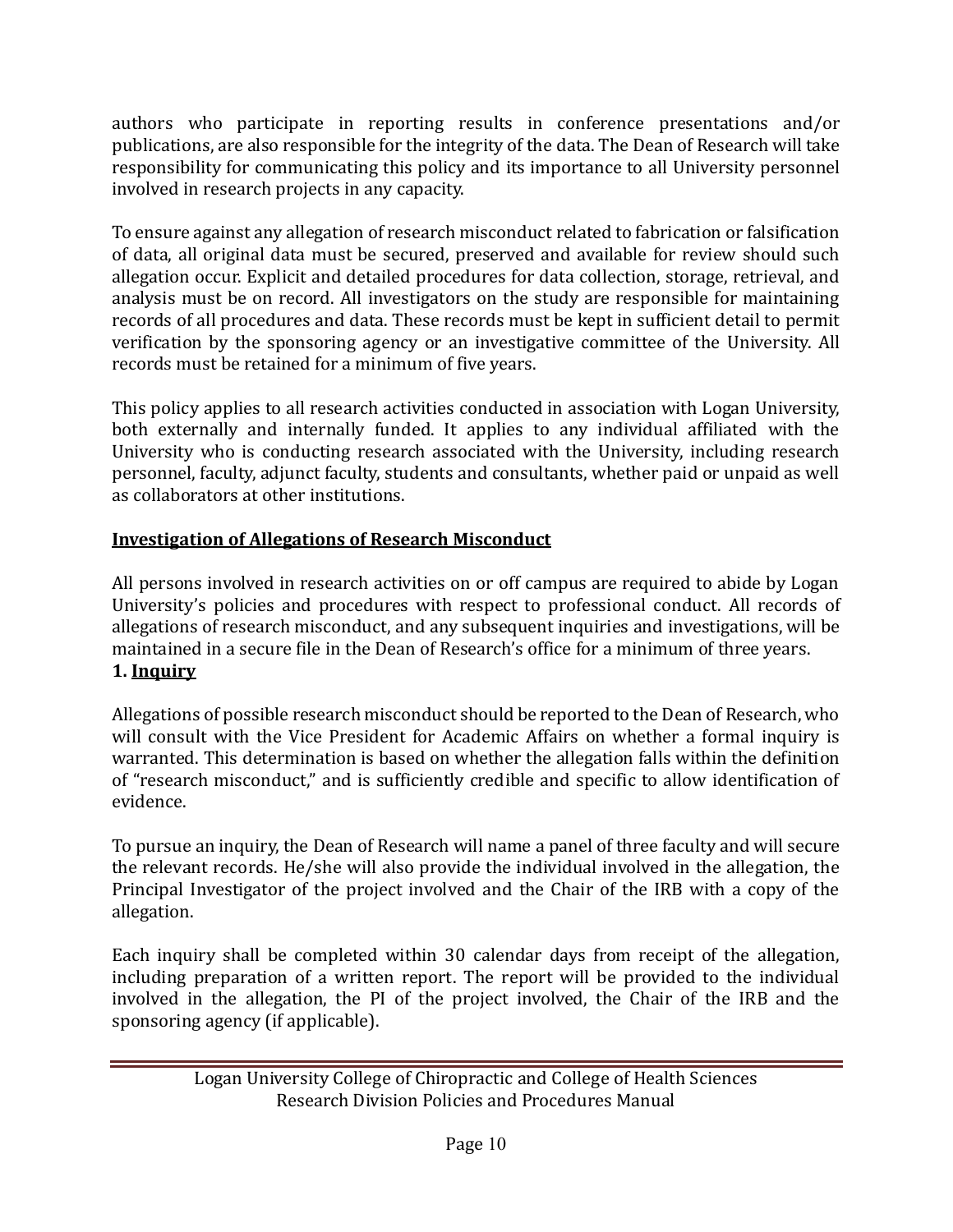#### **2. Investigation**

Investigation will be conducted if the results of the inquiry indicate further investigation is warranted. The Dean of Research, in consultation with the Vice President of Academic Affairs, will name a panel composed of at least three individuals, all of whom must have adequate expertise to evaluate the evidence and be free of conflicts of interest in the case under investigation, ensuring their impartiality. All meetings of the investigative panel must be recorded and the minutes of the meetings maintained in a secure file in the Vice President of Academic Affairs office.

The results of the investigation will be reported in writing and provided to the individual under investigation, the PI of the project involved, the Chair of the IRB and the sponsoring agency (if applicable). The investigation will be initiated within 14 calendar days of the completion of the inquiry, and must be completed within 60 calendar days.

#### **Consequences of Research Misconduct**

In the case of externally funded research, the decision concerning appropriate disciplinary action is the responsibility of the sponsoring agency. In the case of internally funded research, appropriate disciplinary action is the responsibility of the President and will be consistent with Logan's grievance policy, including the right to appeal. Disciplinary actions will be commensurate with the nature of the documented misconduct. Such actions may include, but are not limited to, removal from the project; a letter of reprimand placed in the individual's personnel file; restitution of funds; monitoring of future work; salary or rank reduction; suspension or termination of employment.

#### **Safeguards**

*Safeguards for Informants* are necessary to give individuals confidence that they can report allegations of research misconduct to the attention of appropriate authorities without suffering retribution. Safeguards protecting informants who make good faith allegations include confidentiality and fair and objective procedures for resolution of allegations.

*Safeguards for Subjects of Allegations* are necessary to protect individuals' rights. These include timely written notification of subjects regarding allegations made against

them, description of allegations, the opportunity to respond to allegations, confidentiality and fair and objective procedures for resolution of allegations.

*Confidentiality During the Investigation* Consistent with Logan University's grievance policy, knowledge of the identity of informants and subjects will be limited to those who need to know.

**Notification of Federal Agencies:** *Applicable to Federally Funded Research*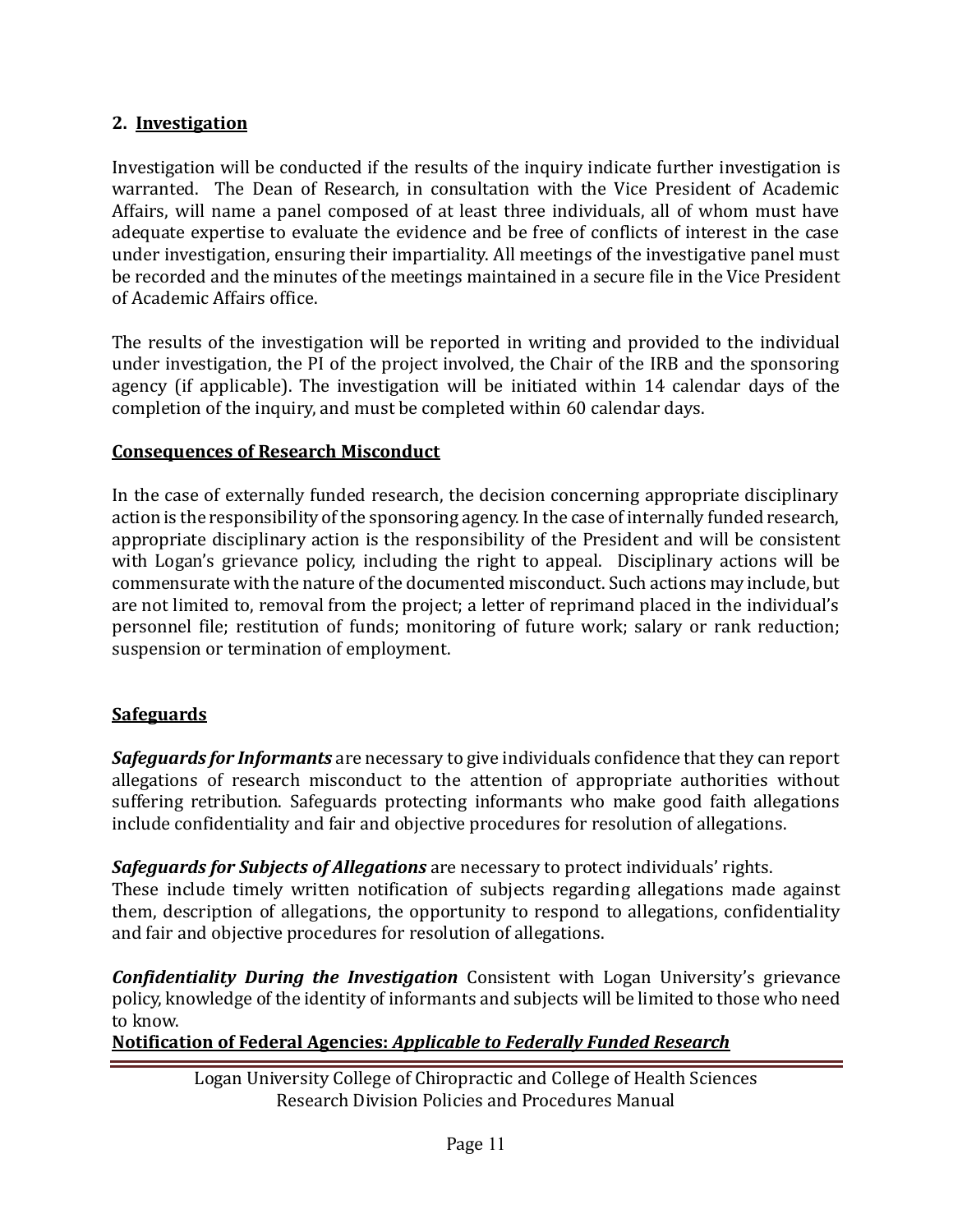The Dean of Research will take responsibility for ensuring that the appropriate agencies are notified as follows:

- The Office of Research Integrity (ORI), PHS, will be notified in the event that an investigation will be conducted.
- The ORI will be notified within 24 hours of obtaining a reasonable indication of possible criminal violations.
- The University will take appropriate interim administrative actions to protect Federal funds and ensure that the purposes of the Federal financial assistance are being carried out.
- The ORI will be promptly notified of any developments during the course of the investigation which disclose facts that may affect current or potential Department of Health and Human Services funding for the individual(s) under investigation or that the PHS needs to know to ensure appropriate use of Federal funds and otherwise protect the public interest.
- The ORI will be promptly notified of the final outcome of the investigation with a written report that thoroughly documents the investigative process and findings.

# *Authorship Guidelines for Scientific Publications*

#### **\*See Appendix I for Authorship Responsibility, Financial Disclosure, and Contribution Acknowledgment Agreement**

Like most research institutions and scholarly publications, Logan University adheres to the International Committee of Medical Journal Editors (ICMJE) ethical principles for determining authorship for scholarly and scientific articles. The most recent (2009) standards and instructions to authors are available at on the ICJME website at [http://www.icmje.org/ethical\\_1author.html:](http://www.icmje.org/ethical_1author.html) These include:

- The article represents the authors' own original work.
- Short quotes are permitted if appropriately referenced.
- Use of extensive quotes or use of previously published illustrations or tables requires that the author obtain permission from the rights holder.
- Duplicate submission/publication is prohibited.
- The information presented in the article is reported truthfully and completely.
- Appropriate credit is given to the contributions of coauthors and acknowledgements are given to those who contributed to the work in capacities other than coauthors.
- The article is appropriately placed within the context of previous and current research, demonstrated by accurate citation of such literature.
- Authors should not, in their published work, make personally derogatory comments about other professionals.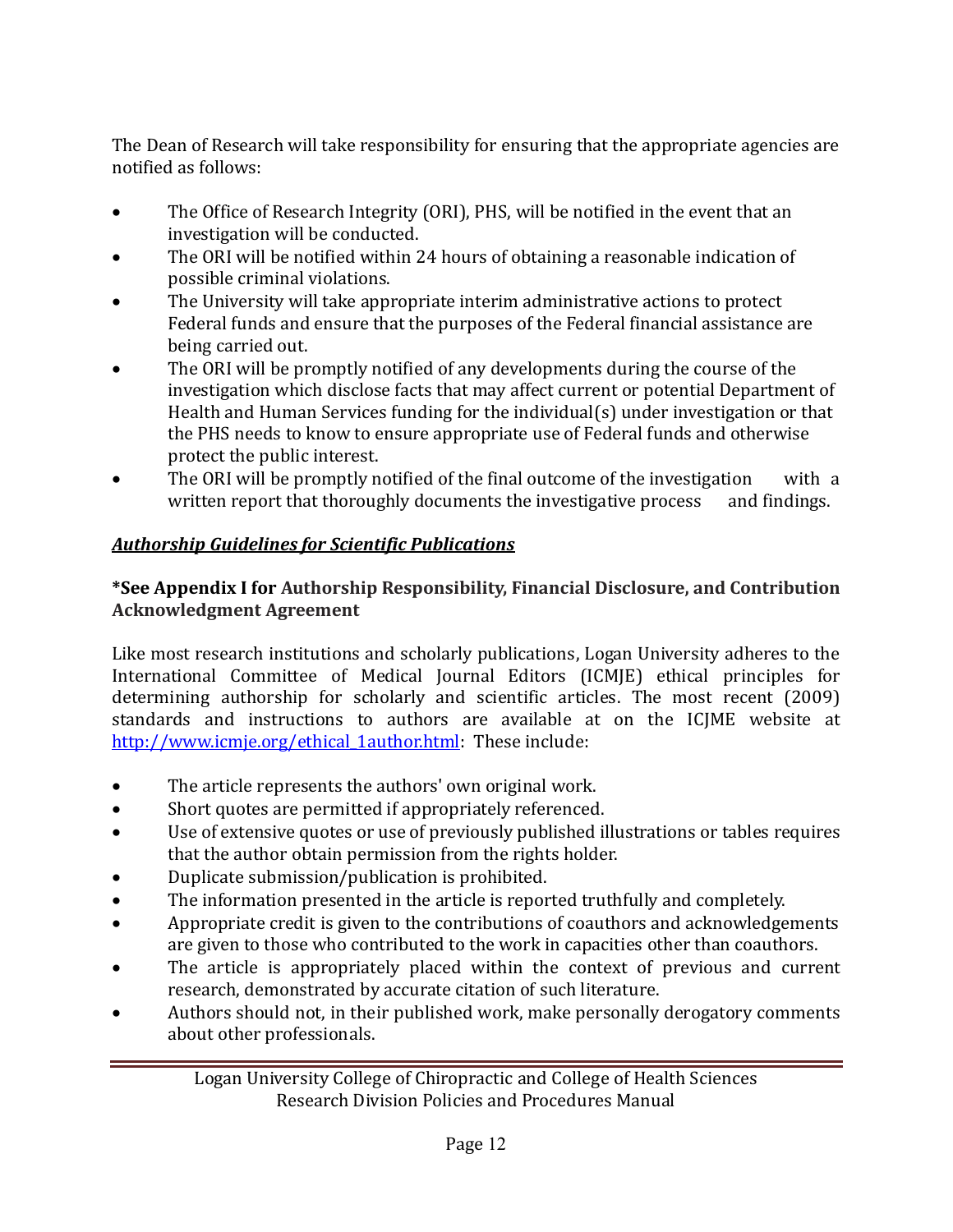• Relevant conflicts of interest should be disclosed.

Investigators are responsible for the scientific conduct of the project and for reporting of results in scientific publications and making presentations at scientific conferences. It is expected that the investigators of the project will in most cases be co-authors on any publications resulting from the project.

Authorship requires that one make a substantive scientific contribution to the project, e.g., to the study design, analysis and interpretation of results, literature review, and/or writing of the paper. Data collection, data entry, delivering of interventions, performing physical exams, or other similar activities do not qualify the person(s) performing them for authorship in the absence of a *substantive scientific contribution* as described above.

The first author is usually determined by proportion and significance of contribution to the paper, and is not necessarily the principal investigator of the project. All publications must be approved by all authors in writing *before* submission of the manuscript to a journal. In the event that a co-author does not indicate his or her approval in writing, all authors will give due consideration to the dissenting co-author's reasons for his or her non-approval. If a consensus of agreement cannot be reached, this co-author's name may be removed from the manuscript after the principal author has demonstrated due diligence in contacting him or her for input and approval.

All members of the project team contributing beyond the routine fulfillment of their ordinary job description will be formally acknowledged (with their written permission) by name in the relevant presentations and publications.

# **Informed Consent**

All research conducted at Logan involving human subjects requires that an informed consent document must be prepared and submitted to the Institutional Review Board along with the Research Proposal Application. Informed consent procedures at Logan University are consistent with The Department of Health and Human Services Code of Federal Regulations Title 45 Part 46: Protection of Human Subjects. The principle of respect for persons requires that potential participants give informed consent to participate in any research project. The investigators must disclose information that will be relevant to the participant's decision on whether or not to participate. The following elements must be included, using language the potential participant can understand:

1) A statement explaining the following features of the study:

- a) that it involves research,
- b) an explanation of the purposes of the research

Logan University College of Chiropractic and College of Health Sciences Research Division Policies and Procedures Manual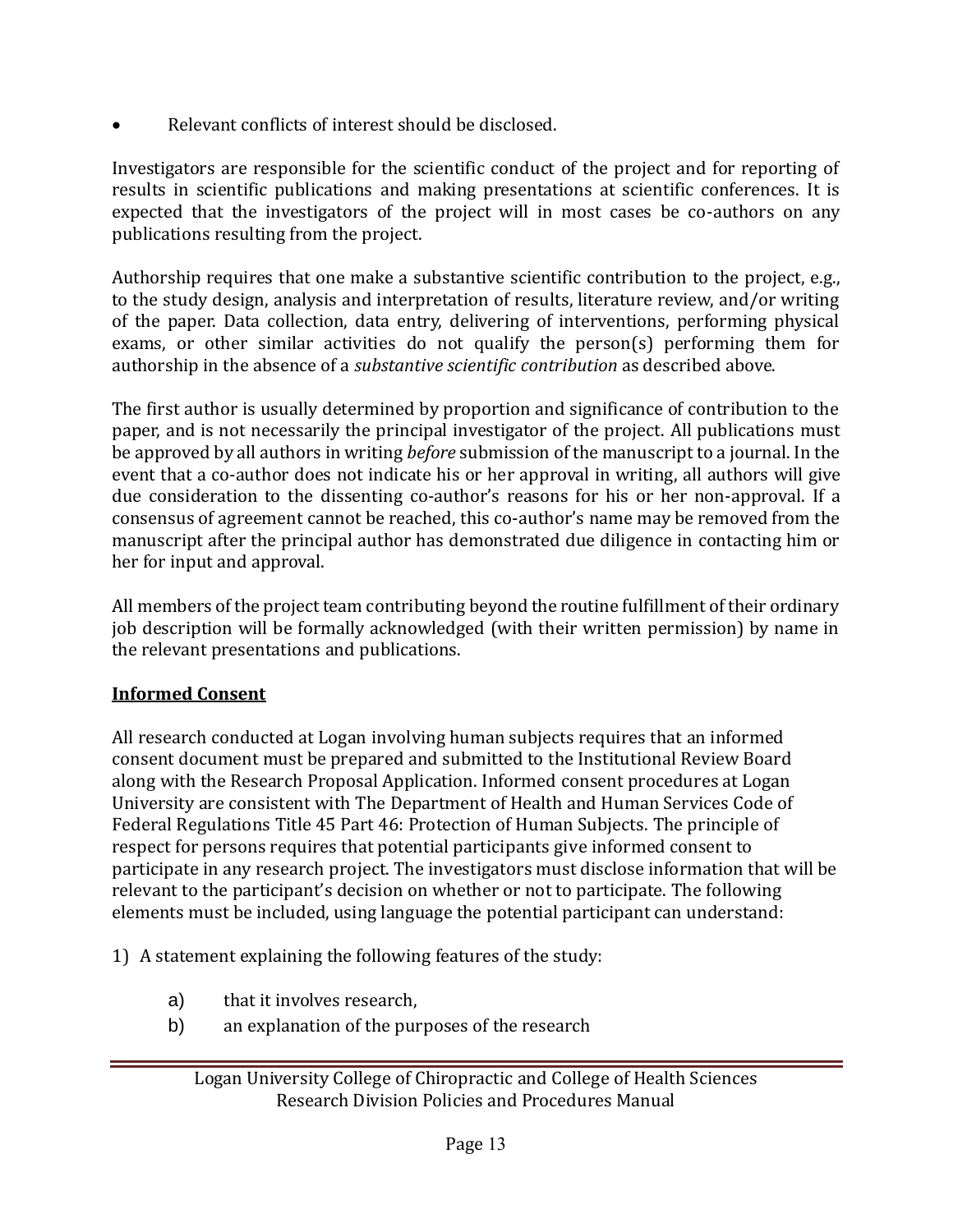- c) the expected duration of the subject's participation
- d) a description of the procedures to be followed
- e) identification of any procedures which are experimental
- f) identification of any conflicts of interest in funding
- 2) A description of any reasonably foreseeable risks or discomforts to the subject;
- 3) A description of any benefits to the subject or to others which may reasonably be expected from the research;
- 4) A disclosure of appropriate alternative procedures or courses of treatment, if any, that might be advantageous to the subject;
- 5) A statement describing the extent, if any, to which confidentiality of records identifying the subject will be maintained;
- 6) For research involving more than minimal risk, an explanation as to whether any compensation is available and an explanation as to whether any treatments are available if injury occurs and, if so, what they consist of, or where further information may be obtained;
- 7) An explanation of whom to contact:
	- a) for answers to pertinent questions about the research and research subjects' rights, and
	- b) whom to contact in the event of a research-related injury to the subject
- 8) A statement that participation is:
	- a) voluntary,
	- b) refusal to participate will involve no penalty or loss of benefits to which the subject is otherwise entitled, and
	- c) the subject may discontinue participation at any time without penalty or loss of benefits to which the subject is otherwise entitled.

# **Additional elements of informed consent**

When appropriate, one or more of the following elements of information shall also be provided to each subject: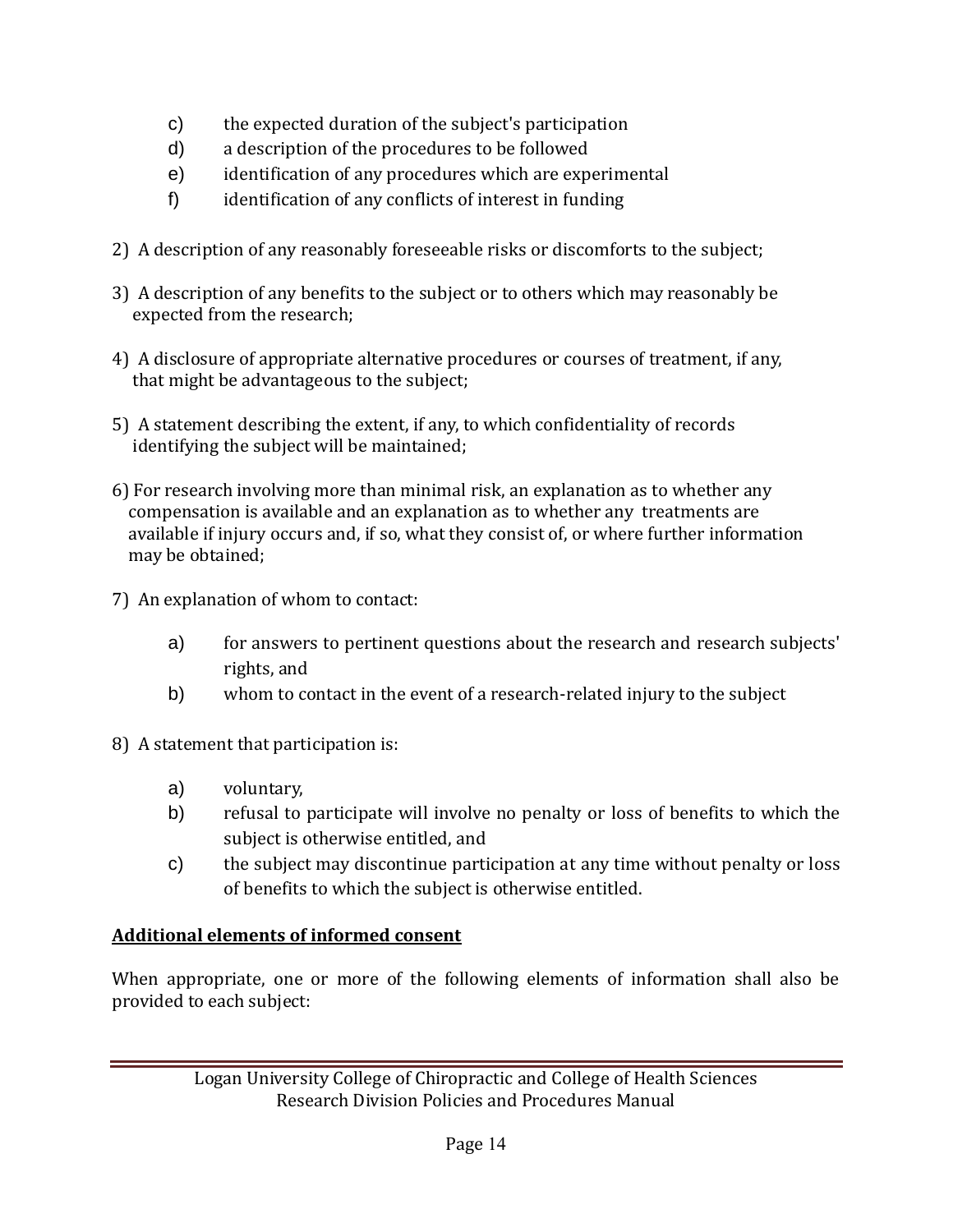- 1) A statement that the particular treatment or procedure may involve risks to the subject (or to the embryo or fetus, if the subject is or may become pregnant) which are currently unforeseeable;
- 2) Anticipated circumstances under which the subject's participation may be terminated by the investigator without regard to the subject's consent;
- 3) Any additional costs to the subject that may result from participation in the research;
- 4) The consequences of a subject's decision to withdraw from the research and procedures for orderly termination of participation by the subject;
- 5) A statement that significant new findings developed during the course of the research which may relate to the subject's willingness to continue participation will be provided to the subject; and
- 6) The approximate number of subjects involved in the study.

# **Flesch-Kincaid Reading Ease**

The Department of Health and Human Services Code of Federal Regulations Title 45 Part 46: Protection of Human Subjects requires that, "The information that is given to the subject or the representative shall be in language understandable to the subject or the representative." Logan's IRB chair determines whether consent form language is appropriate for the intended subjects or representatives using the Flesch-Kincaid Reading Ease test if necessary.

The **"Flesch-Kincaid Reading Ease"** test has become a U.S. governmental standard. Many government agencies require documents or forms to meet specific readability levels. Most states require insurance forms to score 40-50 on the test. The U.S. Department of Defense uses the Reading Ease test as the standard test of readability for its documents and forms. The test is so ubiquitous that it is bundled with the popular word processing programs such as Microsoft Word. This score is affected significantly more by long words than grade level is.

Scores are rated on a scale of 0-100. Higher scores indicate material that is easier to read; lower numbers mark harder-to-read passages. As a rule of thumb, scores of 90-100 are considered easily understandable by an average 5th grader while 8th and 9th grade students could easily understand passages with a score of 60-70, and passages with results of 0-30 are best understood by university graduates. *Reader's Digest* magazine has a readability index of about 65, *Time* magazine scores about 52, and the *Harvard Law Review* has a general readability score in the low 30s.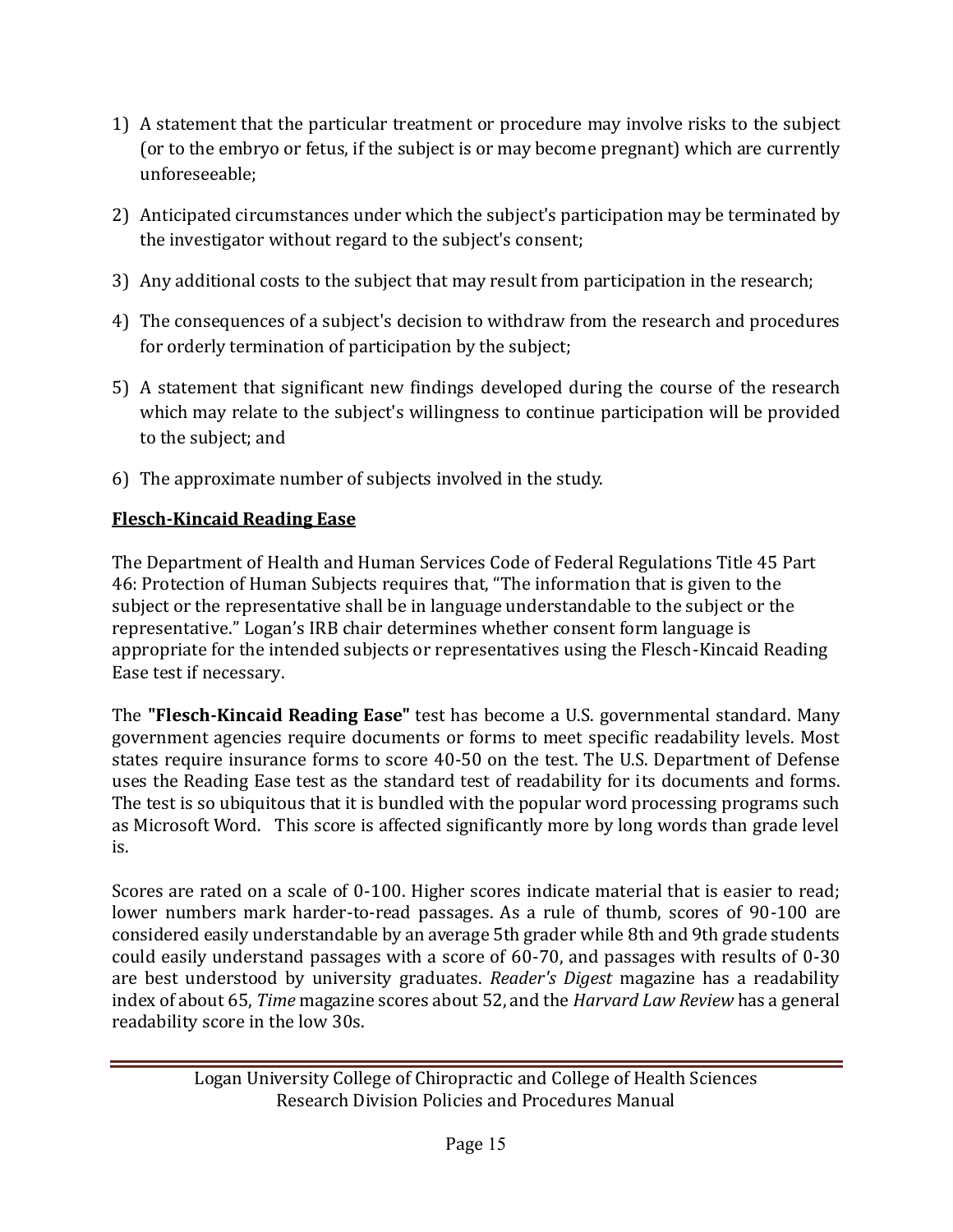#### **Appendix I**

#### **Logan University**

#### **Authorship Responsibility, Financial Disclosure, and Contribution Acknowledgment Agreement**

Each author must read and sign the statement on Authorship Responsibility, Criteria, Contributions, and the statement on Financial Disclosure and Funding Support. The corresponding author must sign the Acknowledgment Statement. This form is available online at the Logan website [www.logan.edu](http://www.logan.edu/) under Research Division. More detailed information about authorship can be found at: [http://www.icmje.org/urm\\_full.pdf](http://www.icmje.org/urm_full.pdf)

| <b>Your Name (Print)</b>    |     |
|-----------------------------|-----|
| <b>Telephone</b>            | Fax |
| E-Mail                      |     |
| <b>Corresponding Author</b> |     |

- **1. Authorship Responsibility, Criteria, and Contributions.** Each author must meet the criteria in sections A, B, C, and D and indicate general or specific contributions by checking the appropriate boxes.
	- A. I certify that:
		- this manuscript represents original and valid work, and neither this manuscript nor one with substantially similar content under my authorship has been published or is being considered for publication elsewhere, except as described in an attachment with the related manuscript; and
		- if requested, I will provide the data and will cooperate fully in obtaining and providing the data on which the manuscript is based for examination and analysis; and
		- for papers with more than one (1) author, I agree to allow the corresponding author to serve as the primary correspondent, to review the edited typescript / proof, and to make decisions regarding release of information in the manuscript. If I am the sole author, I take the responsibility of the corresponding author and agree to serve in the roles described above.
	- B. I approve the submitted manuscript as final.

C. I have participated sufficiently in the work to take public responsibility for (check one below).

- $\Box$  part of the content.
- $\Box$  the complete content.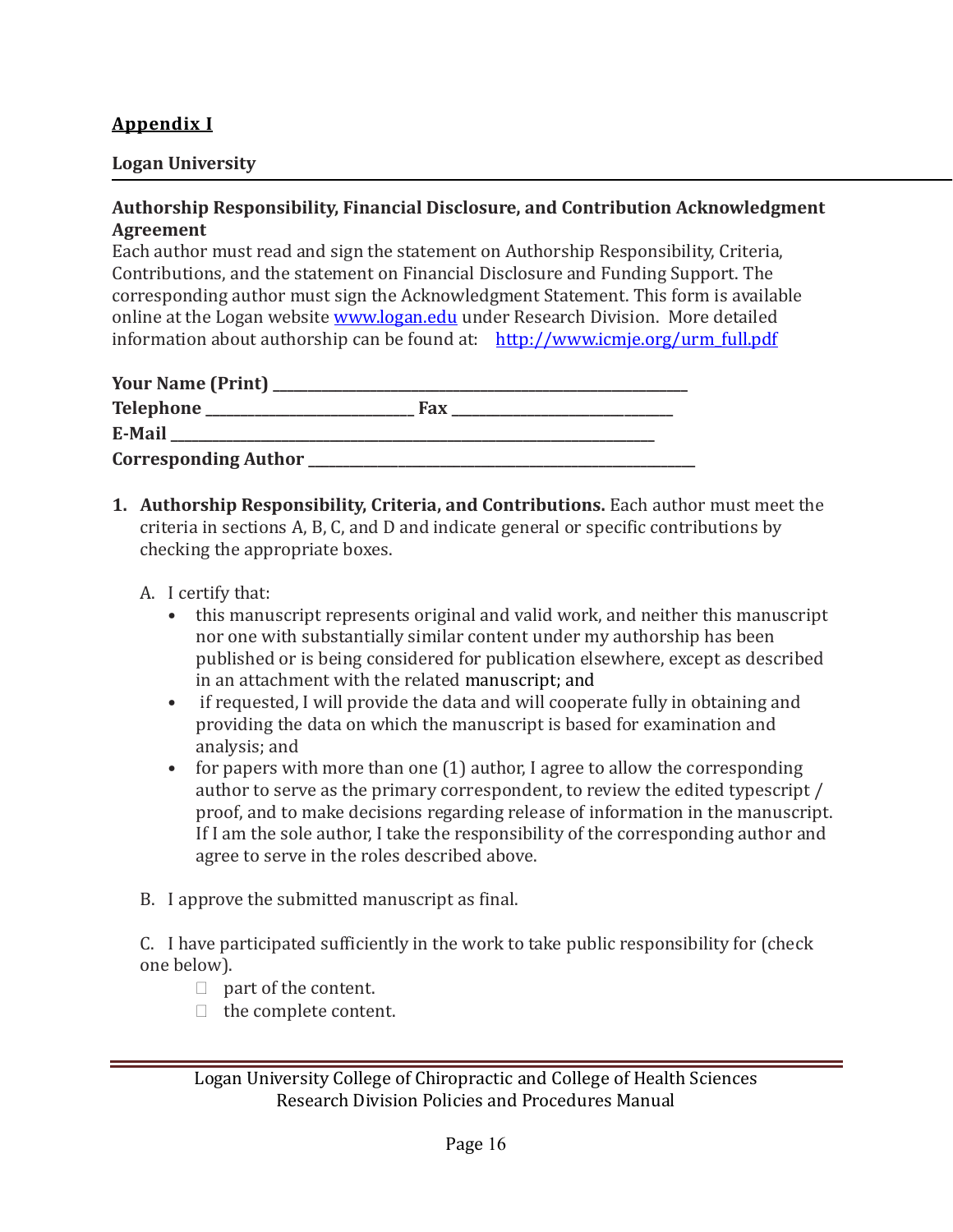D. To qualify for authorship, you must check at least 1 box in each of the 3 categories listed below.

I have made substantial contributions to the intellectual content of the paper as described below.

- 1. (check at least 1 below)
- $\Box$  conception and design
- $\Box$  acquisition of data
- $\Box$  analysis and interpretation of data

**\_\_\_\_\_\_\_\_\_\_\_\_\_\_\_\_\_\_\_\_\_\_\_\_\_\_\_\_\_\_\_\_\_\_\_\_\_\_\_\_\_\_\_\_\_\_\_\_\_\_\_\_\_\_\_\_\_\_\_\_\_\_\_\_\_\_\_\_\_\_\_\_\_\_\_**

- 2. (check at least 1 below)
- $\Box$  drafting of the manuscript
- $\Box$  critical revision of the manuscript for intellectual content
- 3. (check at least 1 below)

statistical analysis □ obtain funding

- □ administrative, technical, or material support □ supervision
- □ no additional contributions □ other (specify) \_\_\_\_\_\_\_\_\_\_\_\_\_\_\_\_\_\_\_\_\_\_\_\_\_\_\_\_\_\_\_\_

#### **Your Signature Date Signed Accord Property Accord Property Accord Property Accord Property Date Signed**

- **2. Financial Disclosure and Funding Support.** Please check the appropriate box(es) below (Applies to the past 5 years and foreseeable future):
	- a. I have no potential conflicts of interest, including specific financial interests, relationships and affiliations relevant to the subject matter or materials discussed in this manuscript.

#### **or**

b. I certify that all my potential conflicts of interest, including specific financial interests, relationships and affiliations relevant to the subject matter or materials discussed in the manuscript (e.g., employment or affiliation, grants or funding, consultancies, honoraria, speakers bureau, stock ownership or options, expert testimony, royalties, or patents filed, received, or pending) are disclosed in the Acknowledgment section of the manuscript.

**Your Signature Date Signed Accord Property Accord Participate Accord Participate Signed Participate Signed Accord Participate Signed Accord Participate Signed Accord Participate Accord Participate Accord Participate Accor** 

**\_\_\_\_\_\_\_\_\_\_\_\_\_\_\_\_\_\_\_\_\_\_\_\_\_\_\_\_\_\_\_\_\_\_\_\_\_\_\_\_\_\_\_\_\_\_\_\_\_\_\_\_\_\_\_\_\_\_\_\_\_\_\_\_\_\_\_\_\_\_\_\_\_\_\_ \_\_\_\_\_\_\_\_\_\_\_\_\_\_\_\_\_\_\_\_\_**